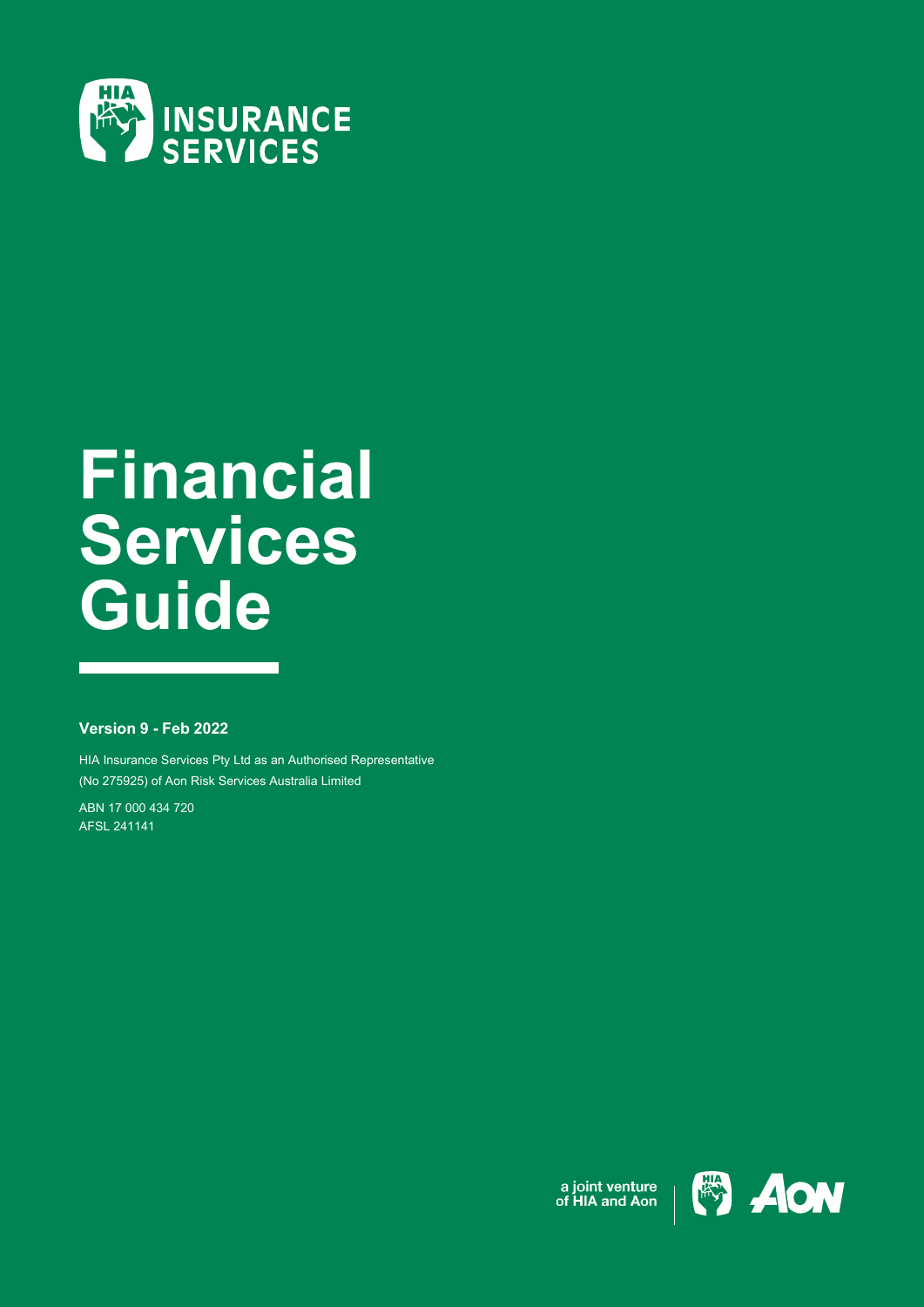# **Financial Services Guide**

This Financial Services Guide (FSG) explains:

- our products and services:
- our remuneration; and
- other important information.

that we, as an authorised representative, can provide to you. Italso explains the relationship HIA Insurance Services Pty Ltd (HIAIS), as an authorised representative, has with Aon Risk Services Australia Limited (Aon), as an Australian Financial Services Licensee (AFSL).

HIAIS is a joint venture between Aon and the Housing Industry Association. It was formed to provide a specialist insurance broking operation servicing the insurance requirements of the Australian building and construction industry.

HIAIS is authorised, by agreement with Aon, to deal in and provide advice on general insurance products.

Details about the authorised representative:

Name: HIA Insurance Services Pty Ltd (HIAIS)ABN: 84 076 460 967 Authorised Representative Number: 275925 Address: 4th Floor, 70 Jolimont Street, Jolimont VIC 3002

Details about the authorising licensee:

Name: Aon Risk Services Australia Limited (Aon)ABN: 17 000 434 720 AFSL Number: 241141 Address: Level 33, 201 Kent Street, Sydney NSW 2000

Please take the time to read this FSG and keep it safely with your policy documents.

**Why we are not independent, impartial or unbiased in relation to the provision of personal advice and the impact of this on you**

HIAIS is part of the Aon Group of companies.

HIAIS and Aon may receive remuneration or other non-monetary benefits from insurers which restricts us from referring to ourselves as independent, impartial or unbiased as it may reasonably be expected to influence the personal advice provided to you and may cause a conflict of interest. Please refer to the Conflicts of Interest section on page 5 as to how we manage Conflicts of Interest and the impact on you.

## **Introduction**

We aim to provide you with insurance products and services that protect you and/or enhance your business. To help us achieve this, it's important that you understand what we do as your insurance broker.

Our FSG contains important information about the productsand services HIAIS, as an authorised representative of Aon, offers. It also explains how we and Aon may be remunerated and contains details of our internal and external complaints handling procedures.

By continuing to engage HIAIS to provide insurance services, you are, in the absence of a formal written retainer agreement, agreeing to the delivery of our services and the remuneration as described in this FSG.

If you are buying a Retail Product (as defined in the Corporations Act 2001 (Cth)), we will, if and when required, also give you a Product Disclosure Statement (PDS). The PDS contains information from the product issuer about the product and its features to assist you in making an informed decision about whether or not to buy it.

If we give you personal advice about a Retail Product, which takes into account your individual objectives, financial situation or needs, we will, if required, also give you a Statement of Advice (SoA). This contains the advice we have given, the basis of that advice and other information about our remuneration and any relevant associations or interests which may have influenced the advice provided.

Please tell us if you think we can improve in any way and do not hesitate to contact us with any questions that you have.

This FSG is also available on our websites:

[www.aon.com.au](http://www.aon.com.au/) and [www.hiainsurance.com.au](http://www.hiainsurance.com.au/)

## **How you can instruct us**

You can give instructions to us to provide products and servicesby using the contact details set out in this FSG.

## **Our products and services**

As an authorised representative of Aon, we are authorised to deal in and provide advice in relation to general insurance products.

Under our authorisation, amongst other things, we are able to:

- arrange general insurance products to help you protect against insurable risks;
- collect information that insurers require from you;
- where needed, provide you with information and advice about general insurance products; and
- where needed, assist you to make insurance claims.

# **Arranging your insurances**

While cost is always important, the quality of insurance cover offered by a policy is equally important. Insurance that does not match your needs is worthless, however cheap the premium.

As one of Australia's leading insurance brokers, HIA Insurance Services who are part of the Aon Group have many clients in similar businesses and situations with similar risks and needs. For these groups, HIAIS and Aon designs and develops products (Aon Products) which combine good pricing and quality cover from reputable insurers. Where we believe it suits your risks and needs, we will only recommend an Aon Product (rather than alternative insurance products).

Where we don't have an Aon Product suitable to your risks and needs we will, unless you agree otherwise, seek quotes from appropriate insurers and help you identify an alternative insurance product. While we endeavour to provide a range of products to suit the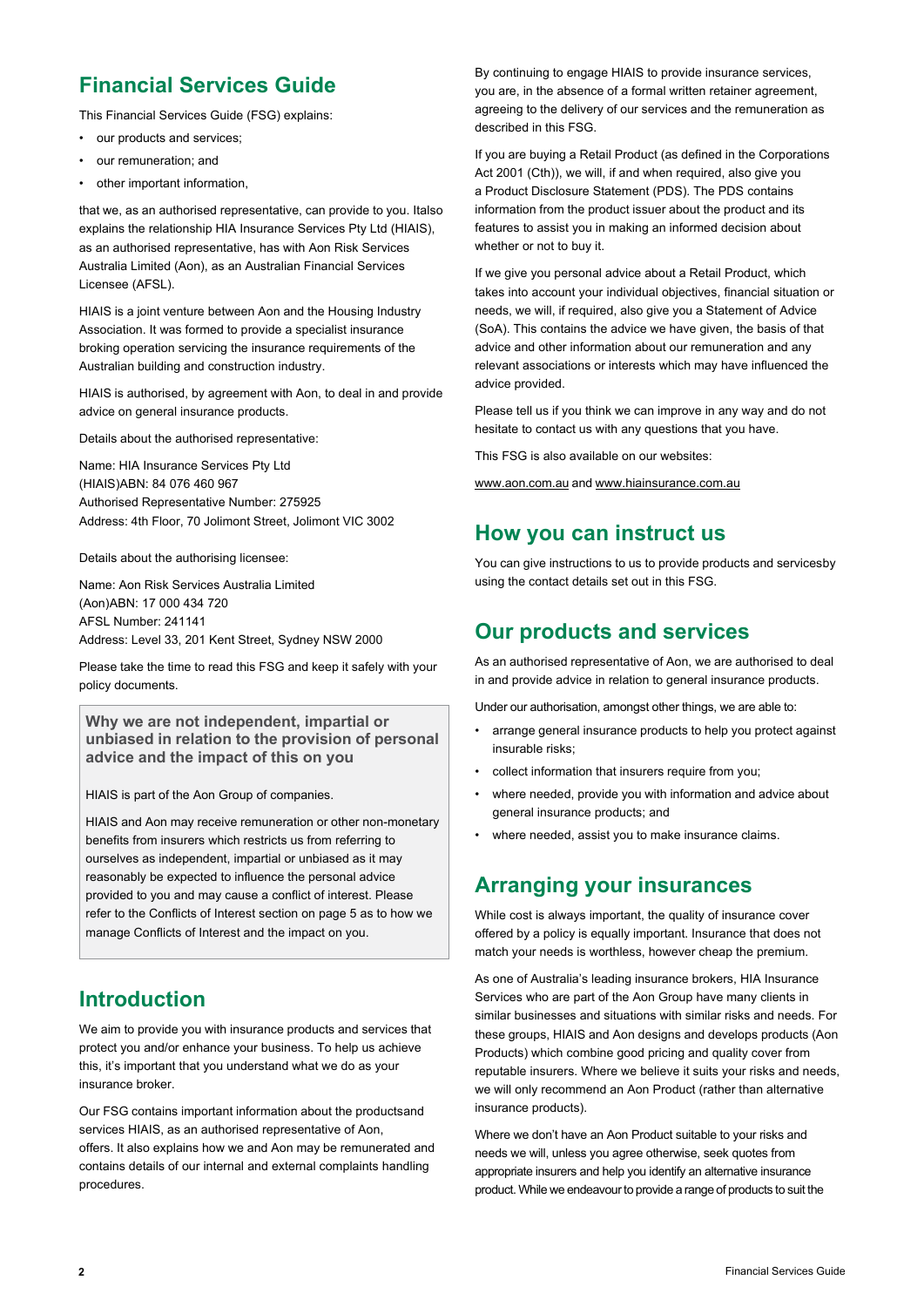general needs of our clients, we cannot guarantee the availability of insurance for your particular risks or the solvency of insurers.

In order to arrange your insurance, we rely on you to provide accurate and complete information. We also rely on you to carefully review all documents we give you (including policies and endorsements) containing the terms of your cover (including applicable limits, sub- limits, deductibles and your obligations) to ensure that the cover suits your needs and so that you comply with your obligations under your policies. Failure to do this may result in uninsured losses. Please advise us immediately if you notice any mistakes of fact or believe the contents do not address your needs.

In some circumstances, we may arrange a renewal offer based on your expiring policy information and coverage requirements and where authorised by you, arrange for payment to be deducted from your approved method of payment. As part of the renewal packages we send you, we will remind you of your legal duty of disclosure and request that you review and update your renewal and coverage information as well as any applicable payment preferences, if needed. Please contact us if you do not wish to take up any renewal offer.

## **Who do we act for?**

HIAIS normally acts for you in providing insurance services on behalf of Aon. Aon is responsible for the insurance services it has authorised HIAIS to provide to you. When HIAIS arranges cover for you or when HIAIS provides general or personal financial product advice to you, both HIAIS and Aon act for you.

We will tell you before or at the time of purchase if we are not acting for you in providing our insurance services. For example, an insurer may give us 'binding authority' to arrange or enter into insurance products on their behalf. We could also agree to handle or settle claims on an insurer's behalf. We will inform you if we act for an insurer in this way.

# **The people who provide our services**

We usually provide our services using HIAIS employees. However, in some cases we may use "Distributors".

"Distributors" are third parties who we have authorised to deal in specific insurance products on our behalf. Distributors can only provide factual information and are not authorised to provide any advice.

Our Distributors are not employees of HIAIS and do not receive a salary. Instead they may be paid a percentage of the commission and/or other part of our remuneration for the services they provide.

Our correspondence with you and/or correspondence from our third party representatives will disclose if a Distributor is providinga financial service on our behalf.

Our employees receive an annual salary which may include a bonus based on performance. They may also from time to timebe eligible to receive incentives or bonuses based on service, retention and increasing new business.

## **Our remuneration**

Unless we have agreed in writing otherwise, our remuneration will comprise the following:

- a commission paid to us by the insurer;
- a fee which will be agreed with you beforehand; or
- a combination of commission and fee.

A commission paid to us by an insurer is standard for insurance brokers and our rates of commission typically range from 5% to 35% of the premium (before taxes and statutory charges) depending on the type of insurance. Different insurers may pay different rates of commission.

In addition, we may also receive the following:

- a broker service charge for policy invoicing, premium collection and remittance, for issuing policies and other insurance administration work. This charge will appear on your invoice and will vary depending on the work involved and the commission we receive;
- in some cases, you may need specific risk advice which we do not provide (such as a business interruption analysisor a valuation). Where we refer you for such advice to our related companies or any other provider, they will charge a separate fee for these services, which will be agreed with you beforehand and we may receive remuneration for the referral;
- in some cases, an insurer may quote its premium net of our commission. Where this happens, we may increase the broker service charge by the amount of commission that would normally apply to this type of insurance or agree a specific fee with you;
- where we provide you with a SoA in relation to a Retail Product, we will advise you of the full amount of our remuneration in relation to that Retail Product; and
- we may charge an additional administration fee for any change to the policy that requires us to produce a further statement or invoice or a certificate of currency. We may deduct and retain this fee from any premium refund due to you from the insurer, arising in connection with the policy change.

Please note that we treat our remuneration as fully earned when we issue you with a tax invoice, unless we have a written agreement with you that varies this statement. You agree that we may retain all our commission, fees and other remuneration in full in the event of any mid-term cancellation of a policy or future downward adjustment of premium. However, where you cancel your insurance policy under a statutory cooling-off entitlement, we will refund to you any part of our remuneration already paid to us for that policy at the date of cancellation. You also agree that the insurer and HIAIS may offset such remuneration from any premium refund you are entitled to.

A surcharge may apply to all credit card payments. The nominated surcharge will be displayed on your invoice.

We want to be entirely transparent about our remuneration so please ask us if you want more information or have any questions.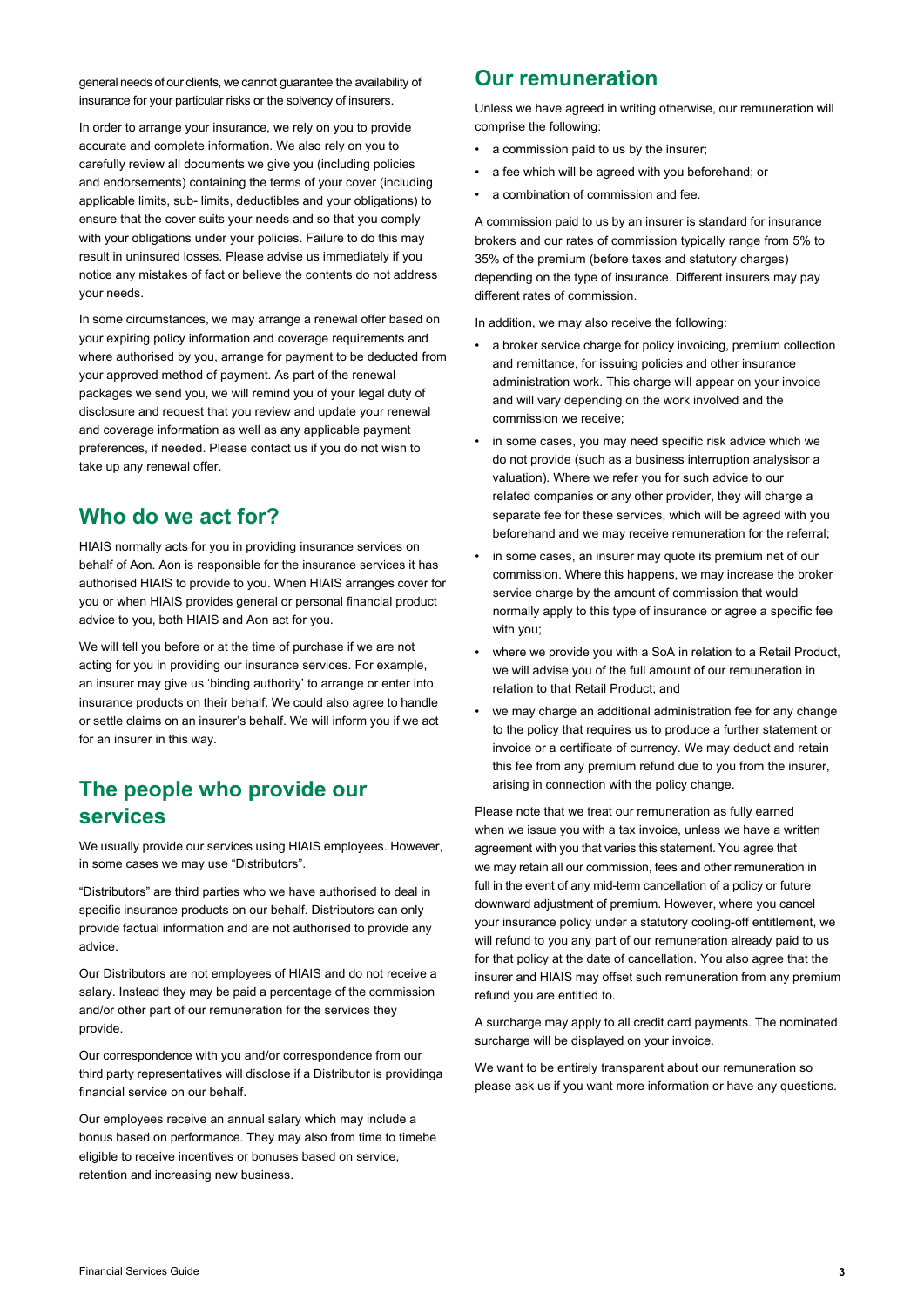# **Does HIAIS or Aon receive any other remuneration for its service?**

#### **Interest**

The law requires us to pay your premiums (and certain monies paid to us by insurers for your account) into a trust account pending payment to the insurer. We are entitled to earn and retain interest on these monies to cover the cost of providing these transactional services. Our standard credit terms for premium payments are 14 days from the date of our invoice. We pay insurers within the period dictated by the law or earlier if the insurer requires.

## **Premium Funding**

We may offer to arrange premium funding to help spread the cost of your insurance premiums over the year. When Aon arranges premium funding, we act as agent for the premium funder for the purposes of facilitating your initial loan application, and not as your credit provider or finance broker. Aon may also act as the premium funder's agent in cancelling any insurance where you have failed to meet your repayment obligations.

Additionally, Aon may act as your agent to apply for and accept subsequent funding in respect of your loan facility for future purposes, for instance to fund endorsements, modifications and renewals of your insurances, unless otherwise instructed by you.

The details of your premium funding arrangement will be set out in your separate agreement with the premium funder. We have a profit share arrangement with the premium funder where we receive a percentage of the profit they make from the funding we arrange for our clients. We may also receive a separate commission which is a percentage of the amount of funding provided to you.

Should your funded insurance policy be cancelled mid-term, for any reason, you should be aware that there may be a shortfall between the balance of the amount payable under the premium funding contract and the return premium as:

- the premium funder may be entitled to charge interest for up to the full term of the loan period under the terms of the funding contract;
- there will be no pro rata refund of our commission or fee as our remuneration is fully earned when we issue you with a tax invoice, unless we have a written agreement with you to the contrary; and
- in some cases, insurers may apply minimum premiums to policies.

## **Aon Group**

Aon is part of a large financial and professional services group of companies (Aon Group). There are other parts of the Aon Group that may earn and retain remuneration in connection with insurance we place for you. However, these are kept separate and distinct from the services that we provide to you so that they do not influence us from acting in conflict with your interests. The following are more frequent examples.

## **Reinsurance Broking**

The Aon Group has separate reinsurance broking companies that arrange insurance for insurers (called reinsurance). In some cases, an insurer may ask one of our reinsurance broking companies to arrange reinsurance in respect of insurance purchased by you, in which case that company may also earn commission or other remuneration.

## **Aon Product Design and Development**

The Aon Group has a separate product design and development company (APDD) which has developed electronic quoting and placement platforms to enable Aon to efficiently obtain competitive quotations from panels of established insurers under the terms of insurance products also developed by APDD. The work that APDD does reduces the insurers' work and costs.

In recognition of this, the insurers pay APDD an annual and/ or a per transaction license fee for access to and use of these platforms and/or Aon Products. The transaction licence fee is calculated in a range between 2% and 7.5% of premium (excluding statutory charges and taxes) applying to the transaction. We will advise you where we intend to use an Aon Product as part of your insurance placement prior to arranging your insurance.

## **Third Party Administrators**

We or another Aon Group company may provide services to a third party administrator (TPA), who in turn provides services to us, which typically include general policy administration and claims handling services, on behalf of one or more underwriters. The Aon Group company engaged by the TPA may receive remuneration from the TPA for the services it provides to the TPA.

## **Profit Share Arrangements**

We or another Aon Group company may sometimes receive additional remuneration from insurers, their agents (such as third-party administrators) and other service providers through profit commissions on certain products where they are legally permissible and meet standards and controls to address conflicts of interest. Because the amount of the profit share earned may vary depending on factors relating to performance of a portfolio over a given period, the amount of profit commission attributable to any particular product will typically not be known at the time of placement. We will not recommend a product to you unless it is suitable for your needs. If we receive a profit share in relation to a product we recommend to you, we will advise you at the time of recommendation.

## **Binder or Coverholder Authority**

Aon Group companies may earn remuneration where they act as an agent for an insurer under a binder or Coverholder authority in respect of insurance that we may arrange for you. We will not recommend placing any insurance with such an agent unless it is an appropriate solution for your general needs. Your invoice will identify where a product that has been recommended to you has been developed and/or managed by another company in the Aon Group.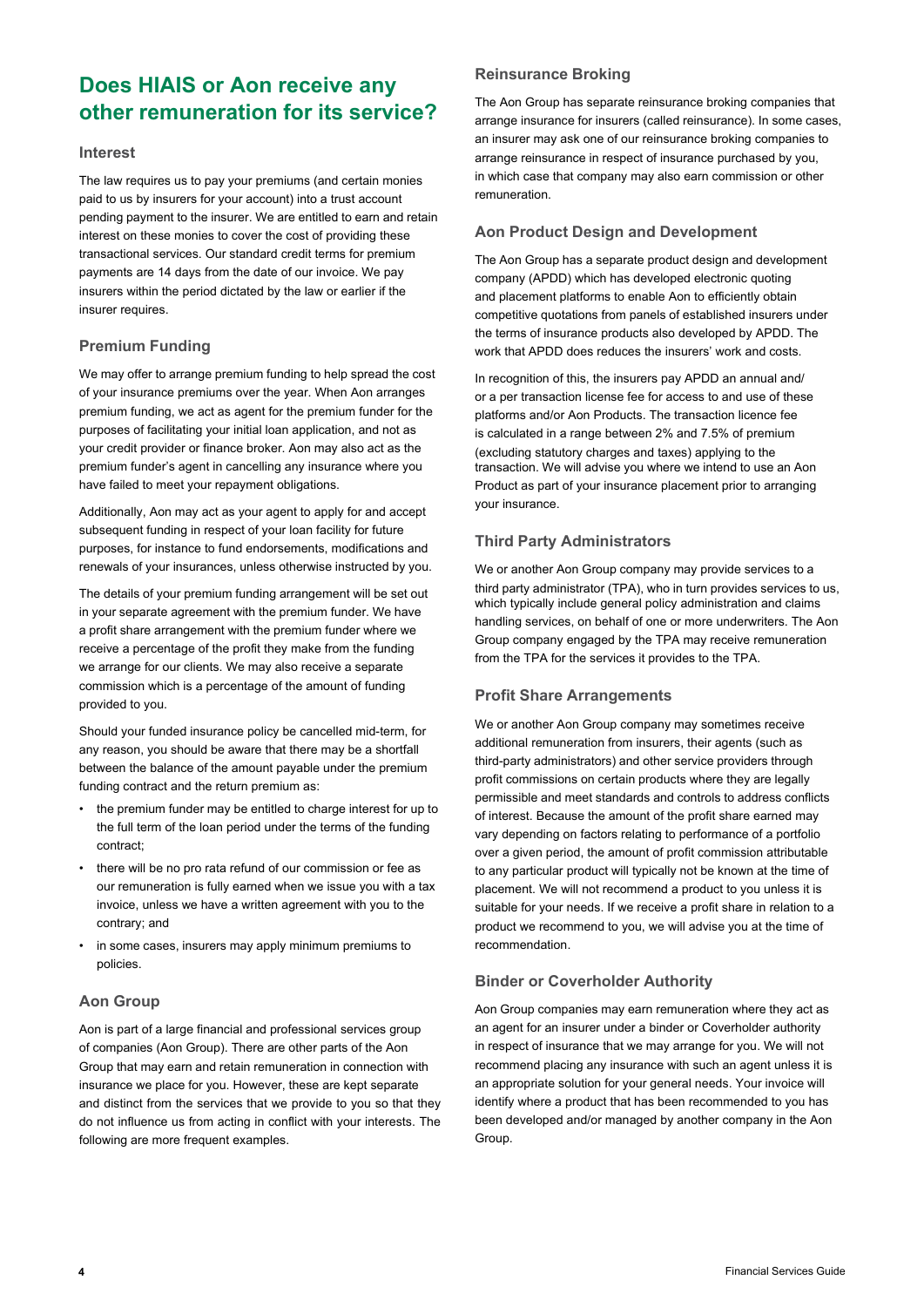#### **Consulting Services to Insurers and Reinsurers**

Aon Group companies also provide specialised consulting services to insurers and reinsurers for which they may receive remuneration.

#### **Non-monetary Benefits**

Aon, its staff and HIAIS may also receive non–monetary benefits from insurers such as sponsorships of conferences, client functions, meals and entertainment. Aon has and monitors compliance with a policy that ensures that these do not create a conflict with your interests.

## **Wholesale Brokers, MGA's and International Markets**

To meet your insurance needs, we may need to access certain insurance markets, including international insurance markets, through a wholesale broker or a Managing General Agent (MGA) who acts on behalf of an insurer. We may use an Aon Group company for this and they may receive commission on the policies they place at standard rates in that particular market.

#### **Lloyds and London Market Aon Carrier Charges**

Many insurers in the London market outsource specific administrative services to the Aon Group, which reduces their work and costs. In return, the Aon Group is paid fees known as Aon Carrier Charges which are typically in a range between 2.5% and 6% of premiums applying to a transaction.

#### **Investment Portfolio**

Companies in the Aon Group hold equity and loan stock in other companies as part of our investment portfolio. These companies may occasionally be utilised in the delivery of the services we provide and sometimes some of these companies may have an interest in Aon. You can view details a[t http://www.aon.com/](http://www.aon.com/) about-aon/corporate-governance/guidelines-policies/marketrelationship.jsp. We will specifically notify you where we have a material interest in any company involved in the services we provide that is not obviously part of the Aon Group.

Should you require further information regarding any of the above forms of indirect remuneration or benefits, please contact your HIAIS Client Relationship Manager.

## **What do we do with our remuneration?**

A large part of the remuneration we receive pays the salaries and wages of our staff and the remuneration we may pay to our Distributors. Our remuneration also funds normal business expenses such as rent and technology.

We often work closely with trade or industry associations in developing and distributing certain insurance products. Sometimes these associations endorse the insurance product we offer to their members. We may pay part of our remuneration or an agreed referral fee to an association for their assistance or endorsement.

We also have relationships with various banks and other businesses which, when they consider it appropriate, will recommend Aon and our services to their clients. We may pay part of our remuneration or an agreed referral fee to these referrers in recognition of this introduction.

## **Conflicts of interest**

Conflicts of interest may arise in circumstances where some or all of your interests as our client are, or may be, inconsistent with some or all of our interests.

Aon has a conflicts of interest policy and procedure, including training and monitoring, to ensure we are aware of and manage any conflicts of interest. Our company, staff and our representatives must comply with this policy and procedure.

Where a conflict is unavoidable we will consult with you and manage the conflict in such a way as to avoid prejudice to any party.

# **Other important information**

#### **Duty of Disclosure**

Before you enter into a contract of insurance, you have a duty under the Insurance Contracts Act 1984 (Cth) (ICA) to disclose anything that you know, or could reasonably be expected to know,or in the case of consumer contracts (as defined in Part IV of the ICA) (Consumer Contracts) to take all reasonable care to disclose anything that you know, or could reasonably be expected to know, that may affect the insurer's decision to insure you and on what terms. You have that duty after proposal, and up until the time the insurer agrees to insure you. You have the same duty before you renew, extend, vary or reinstate a contract of insurance.

You do not need to tell the insurer anything that:

- reduces the risk that is insured;
- is common knowledge;
- your insurer knows or should know as an insurer; or
- the insurer waives compliance with your duty of disclosure.

If you are uncertain about whether or not a particular matter should be disclosed to the insurer, please contact your HIAIS Client Relationship Manager.

#### **Non-disclosure**

If you fail to take reasonable care in disclosing information to us in the case of Consumer Contracts, or do not tell your insurer anything you are required to, the insurer may cancel your contract or reduce the amount that it is required to pay you if you make a claim, or both. If your failure to disclose is fraudulent, the insurer may refuse to pay a claim and treat the contract as if it never existed.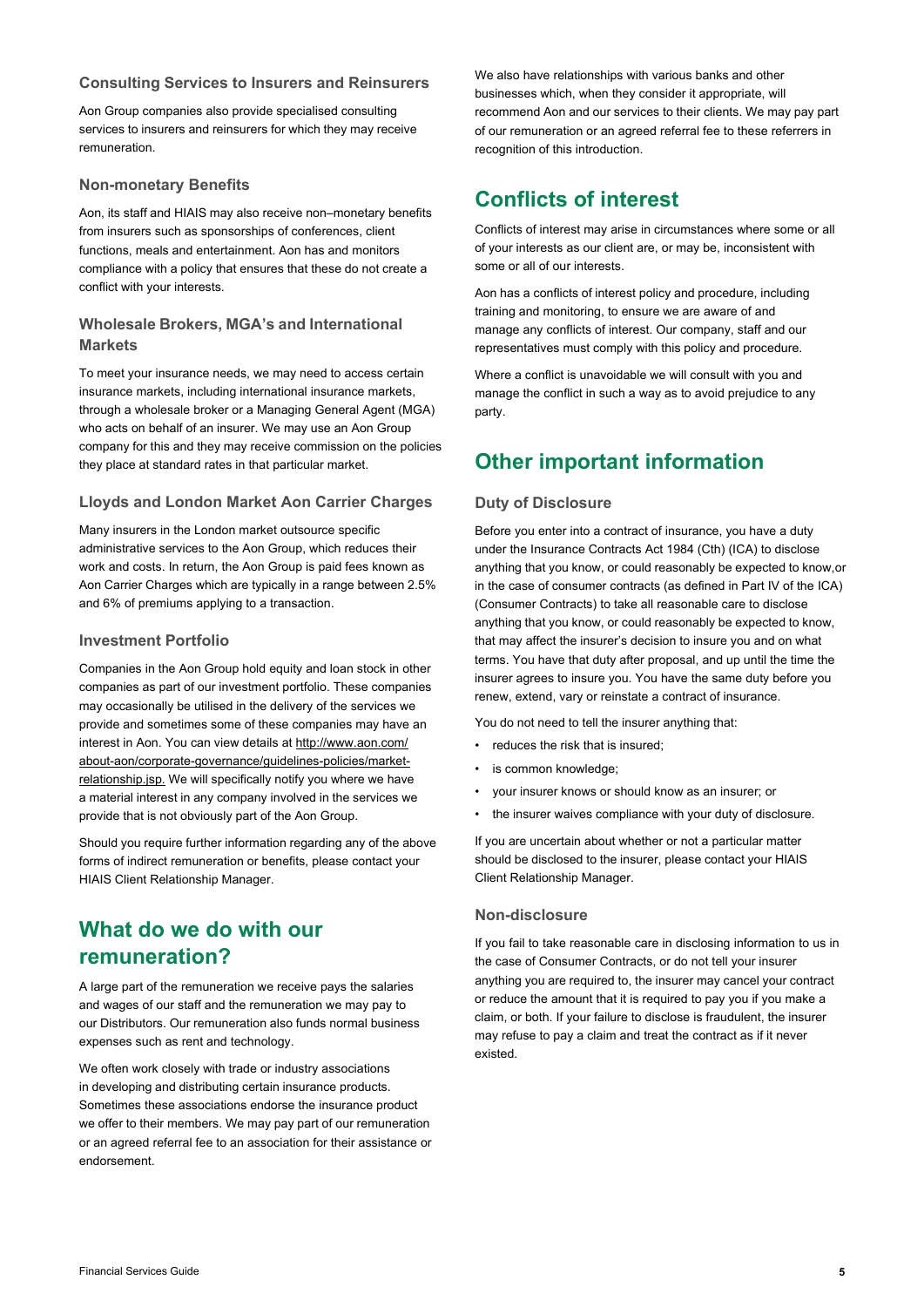#### **Professional Indemnity Insurance**

In accordance with the requirements of the Corporations Act 2001 (Cth), Aon maintains adequate Professional Indemnity insurance on our behalf. This insurance cover extends to claims in relation to our conduct as an authorised representative of an Australian Financial Services Licence holder and our employees and representatives both past and present, to compensate clientsor their beneficiaries for loss or damage suffered if we provide negligent advice.

## **Premium and Invoice Calculations**

We adopt industry practice in calculating local statutory charges.

All amounts referred to in our invoices, unless stated otherwise, are to be treated as exclusive of GST. Where the invoice is for a foreign currency amount, any applicable GST is converted to Australian dollars at the exchange rate published by the Reserve Bank of Australia at 4pm on the business day prior to the date of the invoice.

We make every effort to correctly determine the premium and statutory charges that apply to your insurance however, occasionally errors can occur. We may correct any such error and (except to the extent prohibited by law) we will not be responsible for any loss you suffer as a result of the error or its correction.

# **Privacy**

We value the privacy of personal information and are bound by the Privacy Act 1988 (Cth) when we collect, use, disclose or handle personal information. We collect personal information to offer, provide, manage and administer the many financial services and products we and our group of companies are involved in (including those outlined in this FSG).

Further information about our privacy practices can be found in our Privacy Policy, that can be viewed on the Aon website at [www.](http://www/) aon.com.au and the HIAIS website at [www.hiainsurance.com.](http://www.hiainsurance.com/) au or, alternatively, copies can be sent to you on request. Please contact your local HIAIS office or visit our website if you wish to seek access to, or to correct, the personal information we collect from or disclose about you.

# **Use of non-personal data and information**

The Aon Group may provide analytics, consulting and other services to its clients based on the non-personal data the Aon Group collects from you, and your related parties, as part of our engagement with you ("Collected Data").

These services may include: (i) providing our clients with customised services and recommendations; (ii) identifying client opportunities; (iii) optimising and improving our products, services and operations; (iv) creating industry reports, conducting benchmarking and undertaking market research; (v) providing and developing analytical solutions; (vi) performing statistical, financial and risk modelling, among other services. Aon Group members may earn compensation for providing such services to their clients, service providers, (re)insurers and other business partners.

If corporate clients receive (re)insurance broking services from us, subject to local law restrictions, Aon Group services provided to (re)insurers and other business partners may involve the disclosure of Collected Data about (i) our corporate clients and (ii) their actual and prospective (re)insurance placements. Such Collected Data may include, but may not be limited to: company names, industry codes, policy types, premium and policy expiration dates as well as information about the providers or potential providers of (re) insurance, claims and other loss related services to our clients. The Aon Group provides such services with a focus on creating distinctive value for clients.

The Aon Group may also disclose Collected Data to its service providers to perform certain analytics and other processing services on Aon's behalf. Such service providers are contractually restricted from using or disclosing Collected Data for any other purposes. Other contractual and operational safeguards are in place with all Aon Group service providers to protect the security of Collected Data. Due to the global nature of services provided by the Aon Group, information that the Aon Group receives may be transmitted, used, stored and otherwise processed outside the country where you submitted the information.

This 'Use of non-personal data and information' clause shall supersede conflicting provisions of any other agreements entered into between us, including but not limited to non-disclosure agreements, to the extent such agreement is inconsistent with this clause.

For the purpose of this clause, 'Aon Group' means the Aon groupof entities worldwide, being Aon PLC, Aon's ultimate parent company, and all its subsidiaries, related/associated companies, affiliates as well as joint ventures of such subsidiaries, related/ associated companies and affiliates.

# **Insurance Brokers Code of Practice**

Aon is a member of the National Insurance Brokers Association and is bound by their Code of Practice (the Code). The Code sets out standards for brokers to follow when dealing with clients, including requirements to inform clients of remuneration arrangements and any conflict of interest. The Code does not form part of any retainer we have with you and your rights relating to any breach of the Code by us are limited to remedies available under the Code.

The Code is available from the National Insurance Brokers Association website a[t www.niba.com.au.](http://www.niba.com.au/)

# **Service issues and Complaints**

We are committed to providing quality services to our clients.

This commitment extends to giving you easy access to people and processes that can resolve a service issue or complaint.

If you have a complaint about the service we have provided to you, please address your enquiry or complaint to the staff member providing the service, or phone 1300 659 266 during normal office hours.

If we are not able to resolve the issue immediately, or within five days, we will refer it to the Complaints Officer, who will review the complaint and advise you in writing of the expected time for resolution.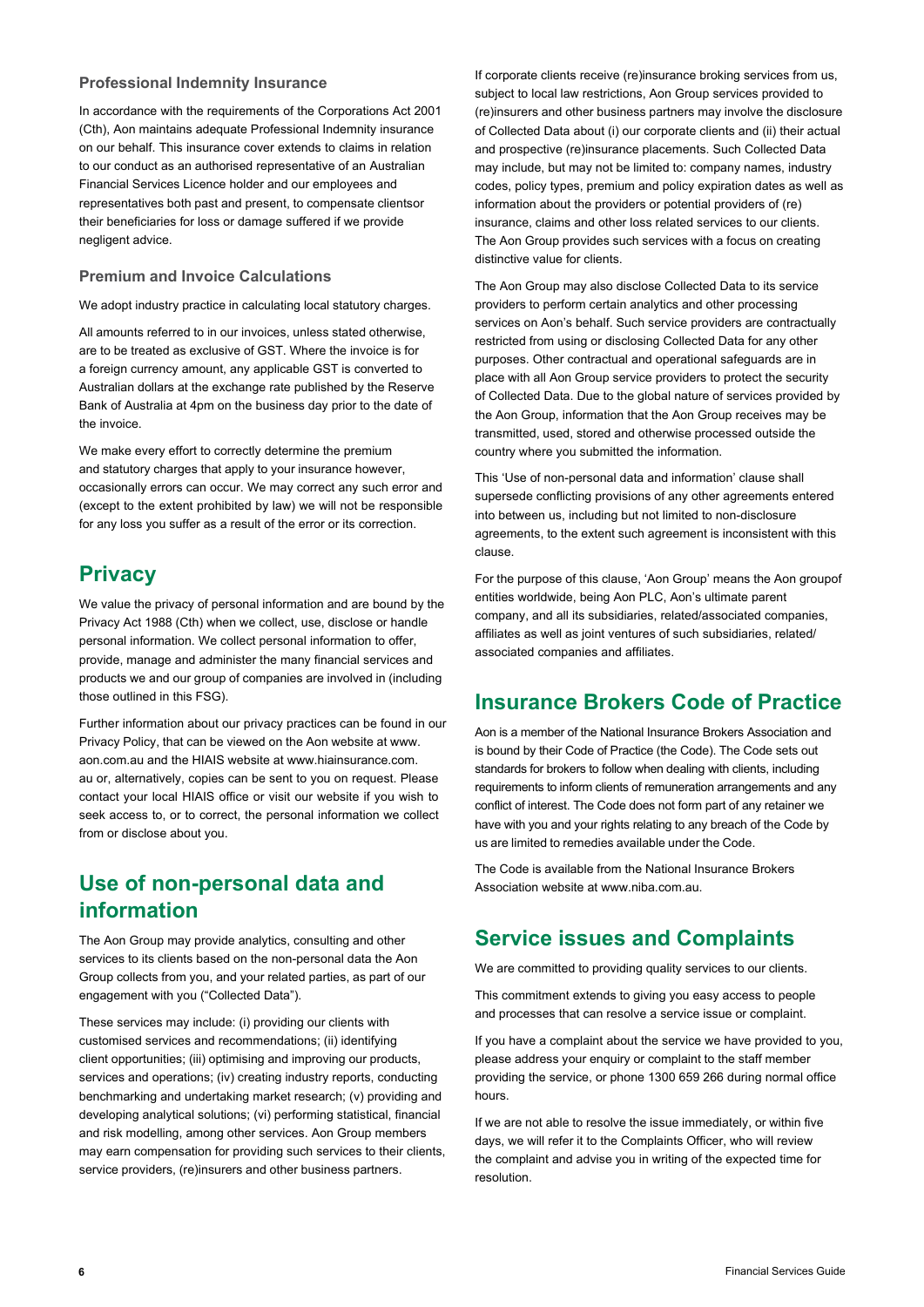You can also refer your service enquiry or complaint to the Complaints Officer at any time by email to [feedback@aon.com.](mailto:feedback@aon.com)

Aon's Complaints Officer will identify actions to remedy the complaint where possible and endeavour to provide you with a decision within 20 business days of the date of notification of your complaint.

If your complaint is complex and may take longer than 20 business days to resolve, we will advise you of the expected timeframe required to address your complaint and will keep you informed of its progress.

If you are dissatisfied with Aon's final response to your complaint, you may be able to refer your complaint to the Australian Financial Complaints Authority (AFCA).

AFCA is an independent external dispute resolution scheme approved by the Australian Securities and Investments Commission (ASIC) and its services are free to you. We are a member of this scheme and we agree to be bound by its determinations about a dispute.

Please note that before AFCA can investigate your complaint, they do require you to have first provided us with the opportunity to address the complaint.

Further details regarding AFCA can be obtained from their website [\(www.afca.org.au\)](http://www.afca.org.au/), or alternatively you can contact AFCA as follows:

**Phone:** 1800 931 678 (free call) **Email:** [info@afca.org.au](mailto:info@afca.org.au) **Mail:** Australian Financial Complaints Authority GPO Box 3, Melbourne VIC 3001

## **About us**

Aon Risk Services Australia Limited is one of Australia's leading providers of insurance and risk services. It is part of the Aon Group, which is a global leader in the design and provision of insurance, reinsurance, risk and employee benefit services.

HIA Insurance Services Pty Ltd is an Authorised Representative (No 275925) of Aon Risk Services Australia Limited ABN 17 000 434 720, AFSL 241141.

If you have any questions about our services or anything in this FSG, please contact your HIAIS Client Relationship Manager or Aon Australia's head office in Sydney on 02 9253 7000.

This FSG is effective from July 2021 and its distribution has been authorised by Aon Risk Services Australia Limited.